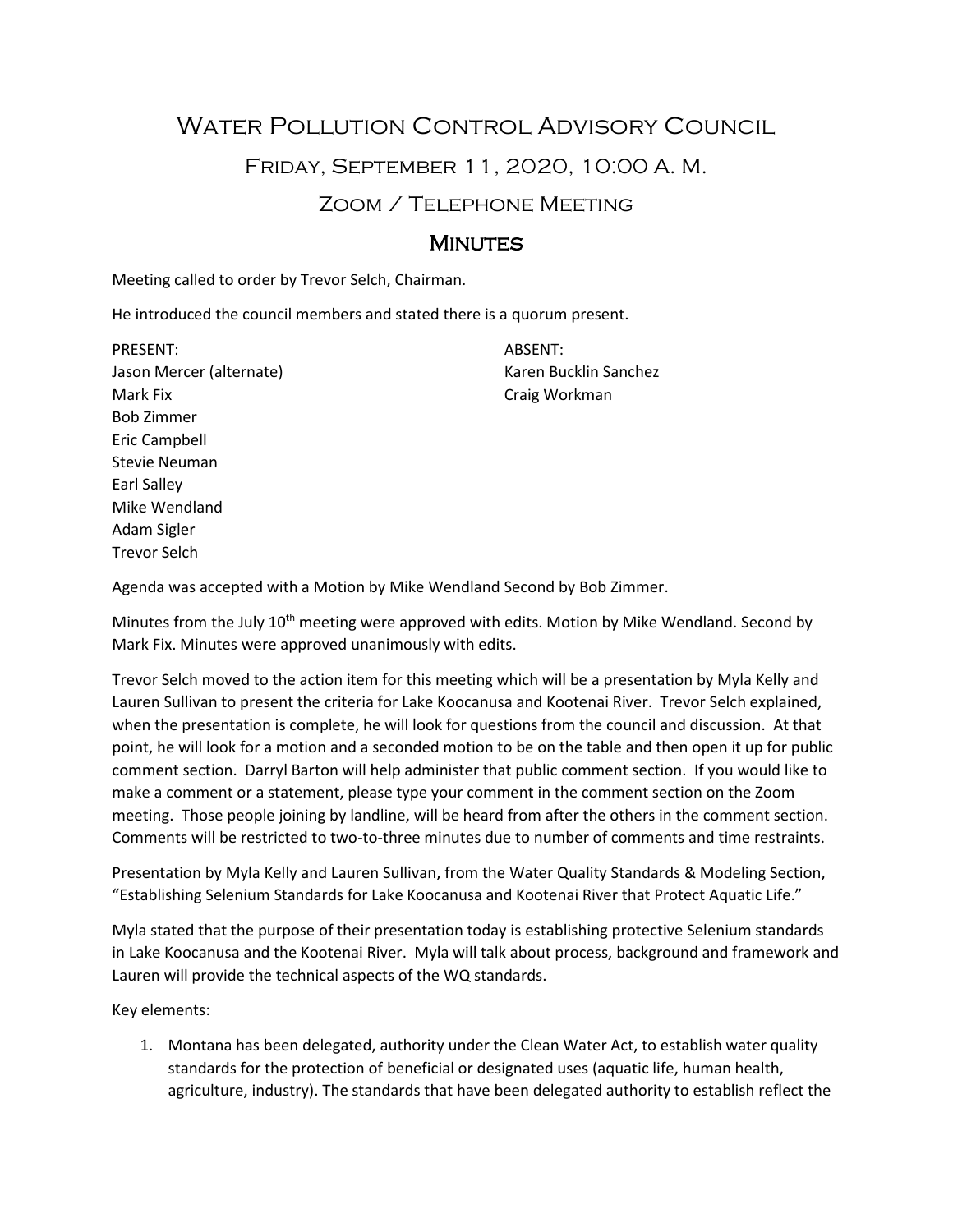limit of what concentration of a pollutant can be in that water body where the beneficial use is still protected. She stressed this is very important. The beneficial use that Myla and Lauren will be talking about today is for the protection of aquatic life.

- 2. Montana's Board of Environmental Review has the authority to adopt water quality standards and WPCAC, as the advisory council, we go to in advance before moving forward to the Board of Environmental Review, to request initiation or rule making. WPCAC functions very well as an advisory capacity and provides guidance on and in advance of that rulemaking process that takes place with the initiation of rulemaking from the Board of Environmental Review.
- 3. EPA develops nationally recommended water quality standards for all kinds of pollutants. They have a nationally recommended water quality standard for selenium, and they updated that criteria in 2016. Montana's current selenium standards date back to the 1987 EPA guidance. We have not updated our selenium criteria for Montana to the 2016 guidance, so our current criteria on the books reflects the 1987 EPA guidance. The new guidance that EPA provided in 2016, recommends adoption of site-specific selenium standards wherever possible.

DEQ and British Columbia Environments goal is to co-develop this site-specific water quality standard. Myla stressed that this is unique, because it has been integrally linked with British Columbia, because Lake Koocanusa is a trans-boundary water body, and it is important to both British Columbia and Montana, to establish a protective criterion for the water body itself. British Columbia is currently undergoing their standards setting process as well. Montana and British Columbia have worked together to establish what the correct protective aquatic life standard is.

Myla described the background on the extent of the selenium standards setting process of the transboundary water quality standards for Lake Koocanusa and Kootenai River. Please refer to the slide: **Addressing Selenium: Timeline** in the presentation.

- 2010 memorandum kicked-off coordinated efforts to address regional trans-boundary water quality issues, including in the Elk Valley in British Columbia.
- 2012 Lake Koocanusa listed as threatened by the state of Montana on our impaired waters list, referred to as our 303D List. It was listed as threatened for impaired by Selenium, because of the increasing trends that were of concern of Selenium in the reservoir.
- 2013 British Columbia Ministerial order to remediate water quality effects of past mining activities and guide the environmental management of future mining activities in the Elk Valley, including Lake Koocanusa.
- 2015 Lake Koocanusa monitoring research working group was established. It is a bi-national working group established to understand the issues we wanted to work with and were important to the protection of Lake Koocanusa and the Kootenai River. Its members are comprised of an engaged working group of broad ranging entities (state, tribal, federal, industry, etc.)
- 2015 the group recommended prioritizing Selenium and establish what the water protection standard is. The Selenium Technical Subcommittee was formed. It is comprised of the top technical experts in Selenium in Canada and the USA.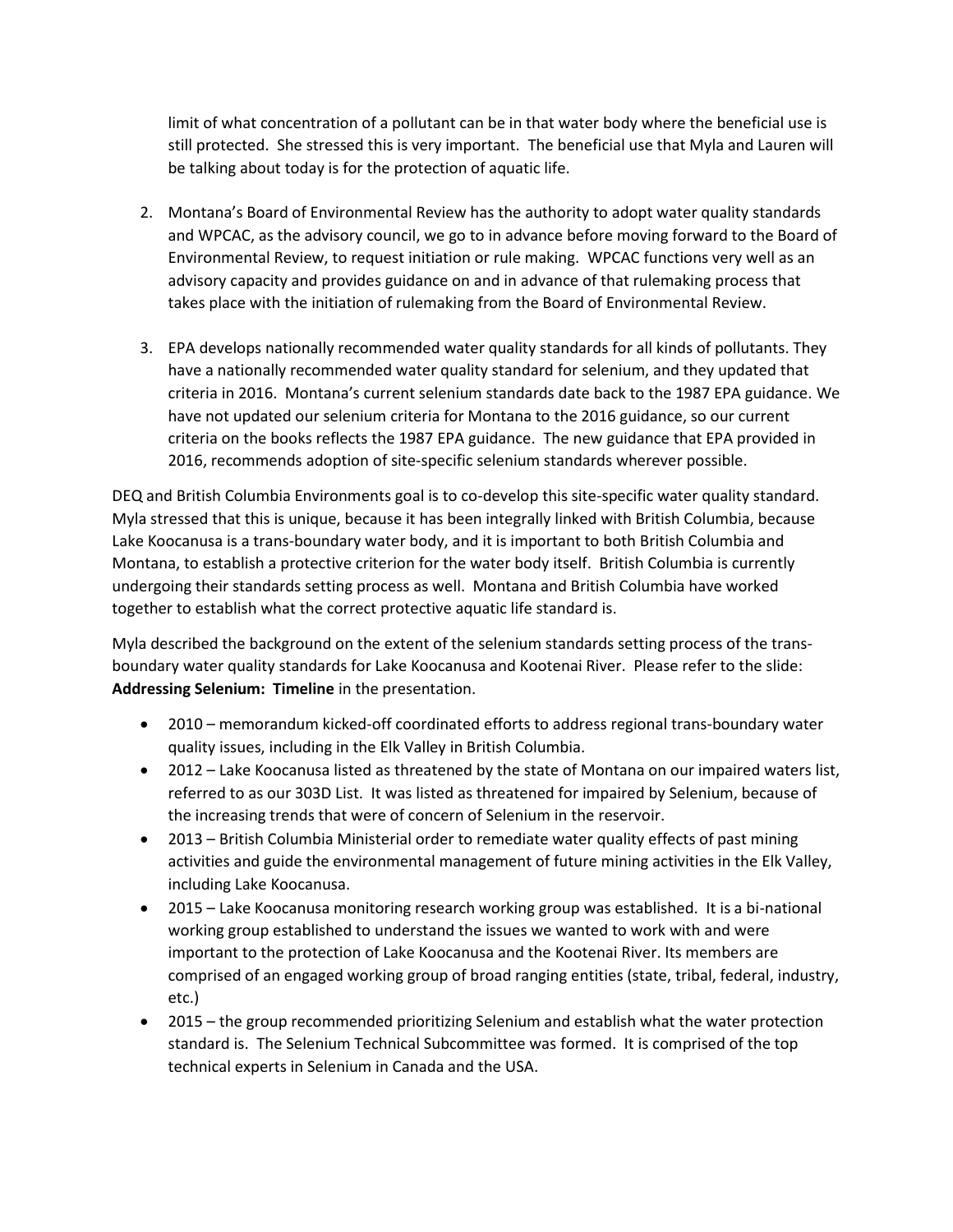• 2016 – EPA updated national Selenium criteria and site-specific conditions, when feasible, for establishing Selenium criteria.

Myla Kelly gave an overview of the proposed standards. She explained, to reflect biological uptake through diet, the predominant pathway for Selenium toxicity, DEQ is proposing the following standards:

Lake Koocanusa Standards Fish Tissue (mg/kg dry weight (dw)) Egg ovary - 15.1 Muscle - 11.3 Whole body - 8.5

With a site-specific selenium criterion of 0.8 µg/L designed to ensure the tissue criteria are met.

## Kootenai River Standards

Fish Tissue (mg/kg dry weight (dw)) Egg ovary - 15.1 Muscle - 11.3 Whole body - 8.5 Water column - 3.1 µg/L

Myla explained there has been multiple years of data collection and a peer reviewed modeling report that has been completed by the United States Geological Survey. We also have selenium technical subcommittee recommendations, that were provided through a recommendation process through inperson meetings and written recommendations. British Columbia and DEQ co-developed and agreed upon scenarios and a protective water column Selenium value. Each of these milestones are significant, in-and-of themselves. Myla stated, she would like to really emphasize that for over a decade, there has been uncertainty about what the standards should be to protect aquatic life in Lake Koocanusa. So, after all the ensuing work, extensive levels of collaboration, years of data collection, a multitude of public meetings, countless technical meetings and discussions, research and modeling, all to answer this one simple question…what is the Selenium standard, and we have arrived at that answer. It is a huge achievement! Uncertainty sows' concerns…and an established protective standard, takes that uncertainty away and we are ready to move on to rulemaking, which incorporates additional public comment opportunities.

Lauren Sullivan explained the science behind establishing Selenium standards that protect aquatic life in Lake Koocanusa and the Kootenai River (see PowerPoint slide presentation).

Myla Kelly explained the Rulemaking Timeline below:

- September 11: Water Pollution Advisory Council (WPCAC)
- September 24: Board of Environmental Review (BER)
	- o Request initiation for rulemaking
- October 9 November 23: Public Comment Period
- November 5: Public Hearing
- Dec 11: Board of Environmental Review (BER)
	- o Request adoption of rule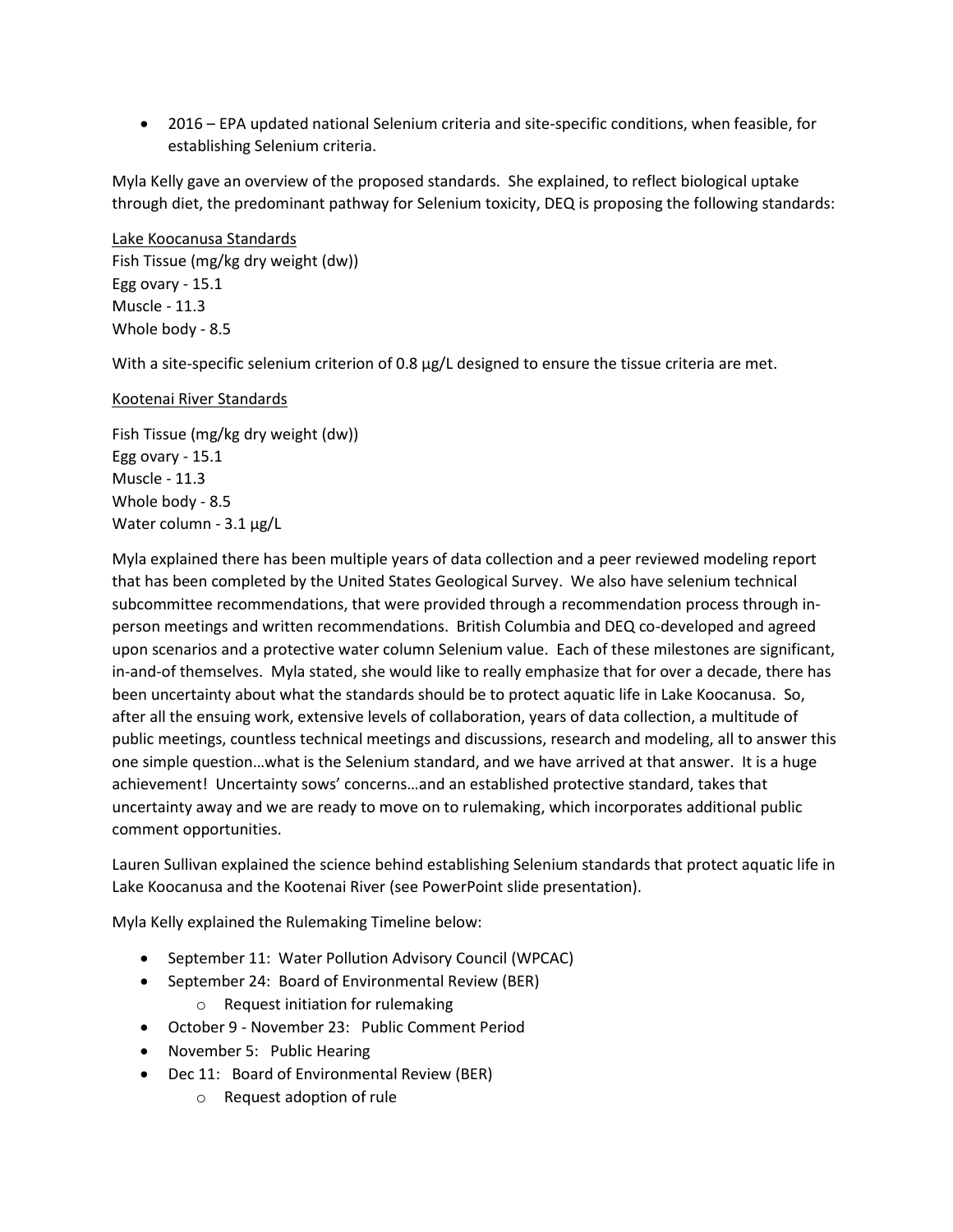Trevor Selch opened the floor to any council members that have questions, or comments for Myla or Lauren on the presentation.

Bob Zimmer asked for clarification on the process of today's meeting and asked is it to recommend to the Board of Environmental Review to consider these standards in their rulemaking? Trevor Selch responded yes; it is to look for a motion to submit these proposed standards to the Board of Environmental Review for rulemaking. Bob Zimmer responded that he does not see any issue with the standards as they are presented. He stated his concern moving forward primarily would comply and, in the ability, to adjust these standards going forward. He asked if that is considered in the BER review of this. His stated he would be concerned about the reactivity and sensitivity of modeling and monitoring to the future health of aquatic life and how we would react to that if we needed to lower the standards and how we would enforce that from a Montana DEQ standpoint. Myla Kelly replied that one thing to remember with any of our water quality standards is that there is a required triannual review every 3 years. Standards are reviewed and opened for public comment. We also look at the science and ensure our standards are complimentary to the best available science. Another part of the process, going forward, is to access any new data that could be used for inputs to the model. From a standards perspective, that is how we would address that uncertainty. Bob Zimmer asked what is the sensitivity in terms of looking at triannual review, and how likely are we to see population crashes, and do we see species that are location-dependent that may be susceptible to higher levels of Selenium in certain parts of the lake? It sounds like this Rule and criteria are lake-wide average and depth average, along with the four criteria/modeling inputs, which one may be the trigger to adjust either compliance or the triannual review for standards? Myla Kelly responded and said a subsequent step to the establishment of these standards will be to develop monitoring assessment methodology for the lake. There is a lot of extensive and valid monitoring going on, which will continue, as there is great interest in the monitoring of the lake. The Geological Survey has established at least one semi-permanent platform at the international boundary, and one possibly will be in the Kootenai River, below the dam. Trevor Selch asked Myla if she would like to mention the language about "stable-state" and whether we would be using the water concentration versus the fish tissue concentration as far as the compliance point. Myla Kelly replied that one of the critical aspects of the criteria is when the system is not in steady state, when there are changes, with respect to the Selenium sources, both in concentration and load. When the system is not in steady state, it is important to be looking at both the water column values and fish tissue values with equal weight. Lauren Sullivan stated that if the system is in steady-state, the fish tissue standards take precedence as they are more indicative of the toxicological effects of Selenium, but if the system is not in steady-state, such as Lake Koocanusa, the Selenium is still working its way into those fish tissues. This could take months or years to occur, so given the uncertainty of this "lag time" both the water column, and the fish tissue standards, would be explicable to Lake Koocanusa, so neither would take precedence over one another.

Adam Sigler stated that it is good there is a robust plan in place for monitoring, because there is a clear increase in the concentration in the river upstream, but maybe a more ambiguous pattern downstream and so understanding how those are related over time will be very insightful and will require strong monitoring. He commented on the six-page document, on page 4, second paragraph, that is headed to the BER: "steady-state is referring to conditions whereby there are no occurrences of new activities" he went on to say that he thought that was interesting wording, and what is a new activity? The pathway by which the Selenium gets into the river is going to have a lag-time with travel through ground water,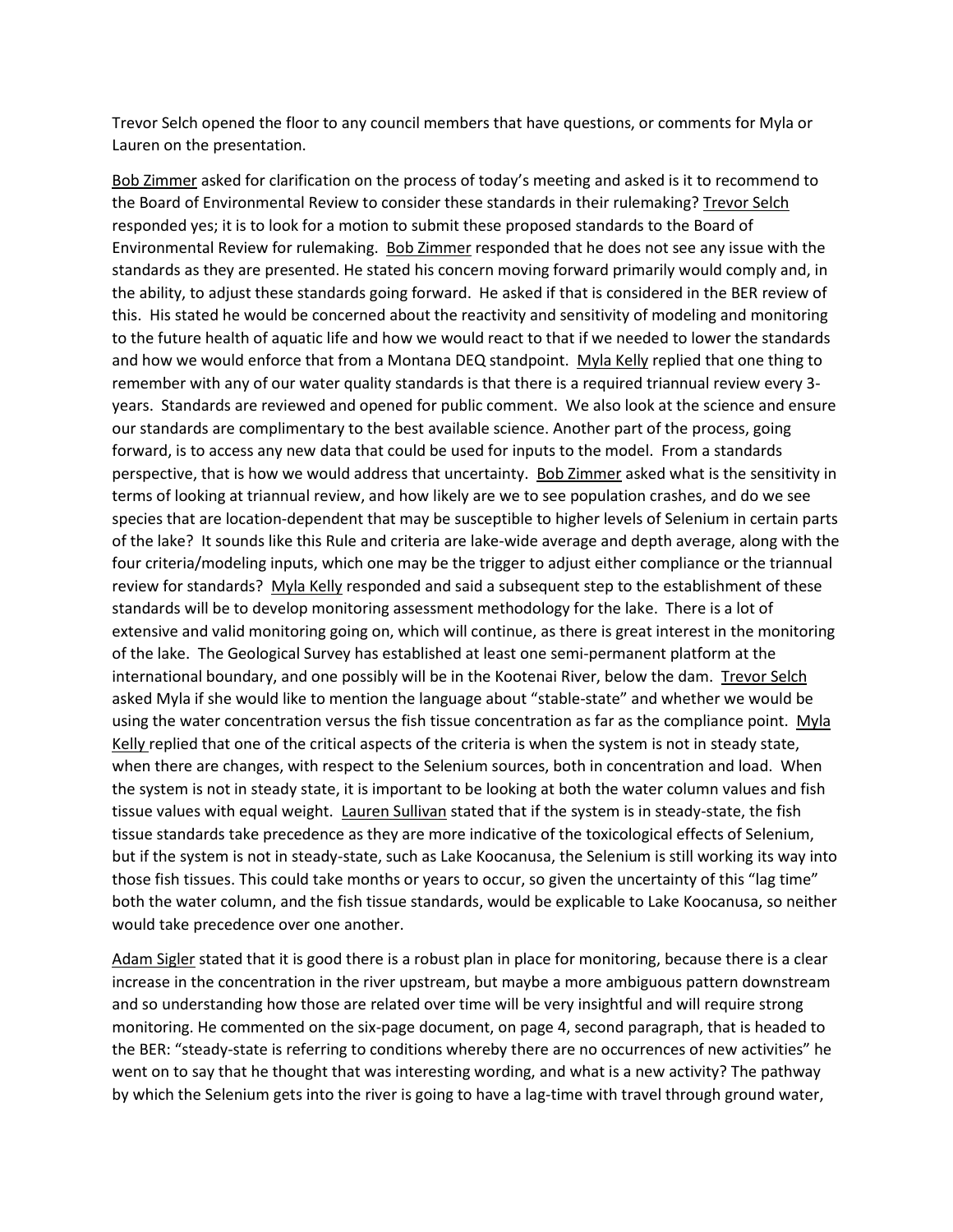so it seems that an activity could be not-that-new, and still contributing to an increase in stream Selenium concentrations. He reiterated that his comment is on the nuance of the wording of what a "new activity" is.

Mark Fix asked if the Fish and Game are requiring checking all the fish caught for Selenium concentrations? Trevor Selch replied, no. Our sampling tissue concentrations occur in the spring and the fall with our standard netting. The crews up in the Libby office, that sample Lake Koocanusa, set nets in May and again in September, so we coordinate with them for taking fish tissues out of the nets at those times. Mark Fix asked, is that up to the working group to figure out ways to decrease the discharges? Myla Kelly replied, Teck is actively pursuing research and development on Selenium treatment technologies, and not just one type of treatment technology. They do have a treatment facility that is active in one area and they are scaling that up to apply it in another area. They also have additional research and development that they are working through, for saturated rock fills and other different types of technology. It has been taken very seriously and pursued by the industry. She said she wanted to provide that assurance. In the future, after the monitoring and assessment methodology is completed and after we have a monitoring plan establishment in place, if there is a determination that the waterbody is impaired for Selenium, then there will be subsequent steps, but it won't be part of the Lake Koocanusa monitoring and research group. It would be a transboundary issue and it would be bigger than that group, or a different group, would address that. Ann Schmit, with the EPA in Denver, 0responded and said they have been working very closely with the Montana DEQ through this process. She stated there is language in the boundary waters treaty that speaks to the movement of pollutants from one country to another, and there have been ongoing active conversations for approximately 2 years between the Department of State, Global Affairs Canada, EPA and Environment and Climate Change Canada about this issue, so it is at that level of bilateral conversation and those lines of communication are established and ongoing.

Trevor Selch asked the council members if anyone else had questions or comments for Myla or Lauren? No one responded. He explained that he is looking for a motion from the council, and if seconded, then there will be more discussion and then open the floor for public comments.

### **Mark Fix stated, "I would move that we take this forward to the Board of Environmental Review."**

### **Bob Zimmerman seconded.**

Trevor Selch asked if there was any more discussion from the council on the motion on the table? There was none.

Trevor Selch opened it up for **public comment**, and he asked folks to try and keep it as brief as possible in a 2-to-3-minute range. He stated that he would begin with the folks on-line and move to the people on the phone.

David Hadden commented, "*Thank you for a very good presentation. I think the science is solid and the proposed criteria is conservative and appropriate. This recommendation should go to the BER for adoption this year. Thank you for your service to Montana*." He also stated he would like to keep it appropriate and not political.

Erin Sexton a Senior Scientist with University of Montana, Flathead Lake Biological station. She has also represented the Confederate Salish and Kootenai Tribes for many years, with the Koocanusa process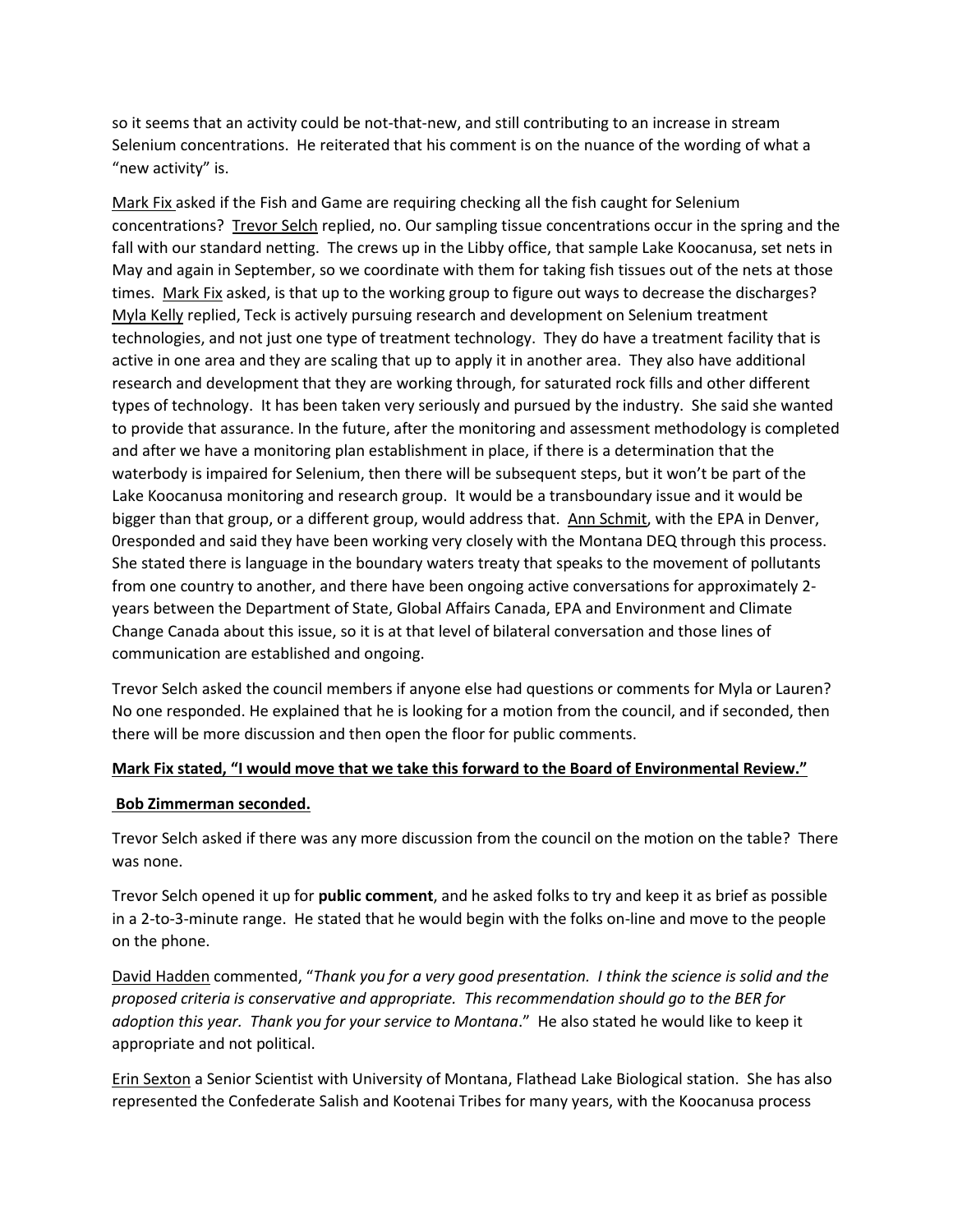and the development of the Elk Valley water quality plan, which was the predecessor to the Koocanusa working group. She started collection data in Elk River as a scientist at the biological station in 2006 and elevated levels of Selenium were found in the water quality and impacts to mayflies, stoneflies, and caddisflies in the Elk River in the early 2000's, so she stated she has a keen interest in this issue. She wants to support the adoption of a conservative criteria. She stated that we know that the Selenium trends are increasing into the reservoir and there are documented impacts to fish in the reservoir. She went on to say, we know that the EPA criteria of 1.5 is not protective of fish in the lake, and it is great to see near consensus by the entire committee to adopt a criterion around 0.8 or 0.9. She stated she wants to express support for moving forward.

Brad Smith is a representative of the Idaho Conservation League (ICL) in Northern Idaho. He stated he would like to thank everyone who has been involved in this effort. He would like to put in a "plug" for Idaho, as they are a downstream community, and their fate is tied to decisions and actions that occur in Montana and in BC. He would like to see the river, as it flows downstream into Idaho, to be safe and to protect our fisheries, protect our human drinking water sources. He would like to encourage the committee to approve the motion and encourage the Montana BER to initiate rulemaking. He went on to say that these mines will affect our river, Lake Koocanusa and our communities for perpetuity, and we need to be mindful of that, and to do what we can to protect water quality and urge the committee to advance this motion.

Stu Levit with CSKT. He would like to reiterate what Erin Sexton said and support DEQ and its process and request that the action moves forward. He went on to say, that the process has been robust, and a long-time ongoing, and it recognizes the separation between the science and the application and other political processes. There is a place for considering things other than the science, but this is based on the science. DEQ has worked extremely hard and done a very effective job on getting both public participation and science to support the decision and he would like to recommend and support them moving forward for further consideration by the BER.

Steve Gunderson, Montana State Representative, stated he would like to remind the panel that we were using best available science for the grizzly bear recovery and that has adversely impacted our economy in northwest Montana, and he thinks we should make absolute sure we're reviewing the science that we are using. He believes there is a rush to finalize and he thinks we need to slow it down and allow the next administration to make the decision, as he doesn't think it needs to be made a standard before the end of the year where there is going to be a transfer. He addressed Lauren Sullivan and stated he had noticed some of the slides had changed and requested those be sent out. Lauren replied that yes, she would right after this meeting. Questions he asked: why is the water treatment data being rejected? It is being taken seriously, so where is it at, and why has no one introduced it here? Is the USGS model solid data? There was uncertainty about the model in the workgroup attendees, and it was peerreviewed only in 2010…wouldn't that need more peer-reviewing? Lastly, he stated he's hearing from Erin Sexton, that there's fish kills and mortality…he said, show me where the fish kills are in the Elk River, where the Selenium levels have been the highest, for the most amount of time.

Ryland Nelson in the Elk Valley, responded and stated they have seen a complete collapse of the fishery in the upper Fording River where the Selenium levels are skyrocketing, so this is a very serious issue that is starting to move downstream from the mines and it is starting to show up in the Elk River. He stated that this is fact, it has happened, and they were told this was going to happen 10-years ago by the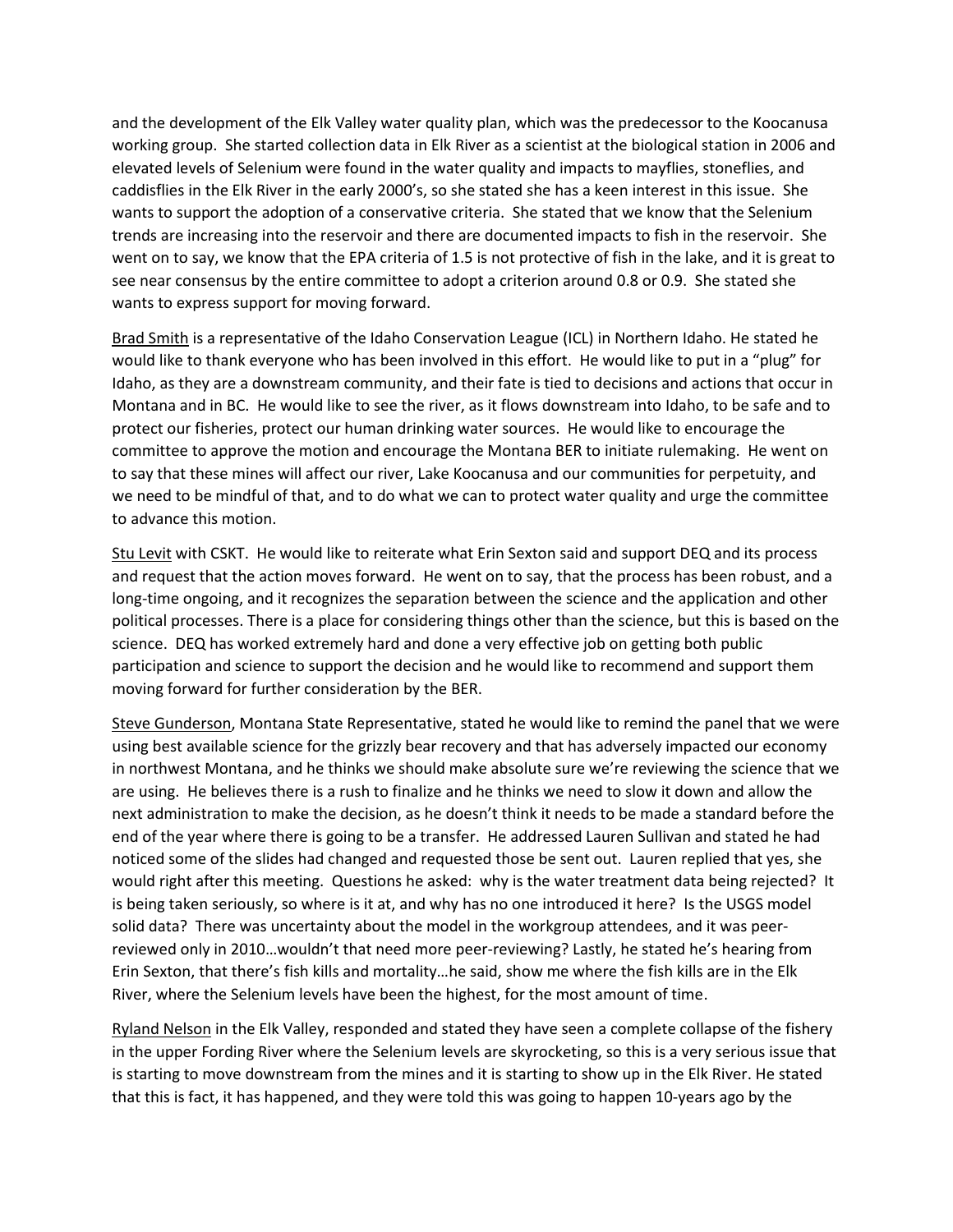science that we were going to see a collapse of this fishery and it is happening and this is a real issue. He said thank you to everyone for your leadership and on establishing these scientifically based standards.

Steve Gunderson asked Ryland Nelson if he could send him that data. Ryland Nelson responded and said that we could ask Teck or the BC government to provide that data of the complete fisheries collapse in these watersheds that are downstream of the mines. Steve Gunderson said he will be asking for that. He went on to say that Ryland mentioned the Fording River, what about the Elk River as that is where we are using our data from. Ryland Nelson replied, that there is also data from the Fording River that flows into the Elk River and there is more dilution in the Elk River, as we see those levels climb in the Elk River, as they have in the Fording River, we will see the same effects. Steve Gunderson commented from 1987 to 2016, that is 29-years, and now we are rushing to come up with a lower standard, in a very short time span. He thinks it needs to have the brakes put on and have more data come out of Lake Koocanusa. Gunderson stated he believes we are rushing this to the point of derailing. He would like to see it slow down, and look at more data, conduct more testing, peer-review the USGS model, and make absolutely sure we are making decisions, and passing standards that we need to protect our fisheries. He asked, but are we going too far? Currently, there is no economic impact being looked at, and he wants that considered for those that live on the Kootenai River.

Myla Kelly responded and said the framework of the USGS model was peer-reviewed in 2010, and the model results for Lake Koocanusa, which we were describing today, was peer-reviewed through an extensive, scientific, peer-review process, in 2020. Myla stated that there is a member of the USGS attending this call and can respond to that specifically and to what data was used for that model.

Travis Schmidt, USGS, clarified the 2010 model is a global model derived from data from ------- around the world and was a compendium of research incorporating comments from the top Selenium scientists, from around the world, through a rigorous process developing a better understanding of Selenium dynamics. While that is a peer-reviewed scientific piece to the literature, it goes beyond that, and that was a culmination of a much larger bodies contribution to the understanding of Selenium, but then also motivated governments, around the world, to start reevaluating how we observed Selenium criteria. He went on to say, specific to Lake Koocanusa, there was a peer-reviewed framework published in 2017, and that was used as the framework by which the subsequent specific Koocanusa paper model was developed from. That report was also peer-reviewed and published, along with the data, which was peer-reviewed, and published, and all is available to the public. He explained every aspect of those reports are available to the public and have been reviewed by other scientists in the field. He went on to say he would like to clarify one other point with regards to Selenium concentrations in the Elk River. Selenium concentrations in the Elk River are important for establishing the amount of Selenium in Lake Koocanusa, but fundamentally Lake Koocanusa processes Selenium in a fundamentally different way. That is why we have standards that are set for rivers, and standards that are set for lakes, so we would have the expectation that Selenium concentrations in a river are less bio-available that those in a lake. That is fundamentally the issue here. We might expect different outcomes in those types of ecosystems.

Trevor Selch addressed Representative Steve Gunderson and asked him if he had any other comments or questions. There was no response.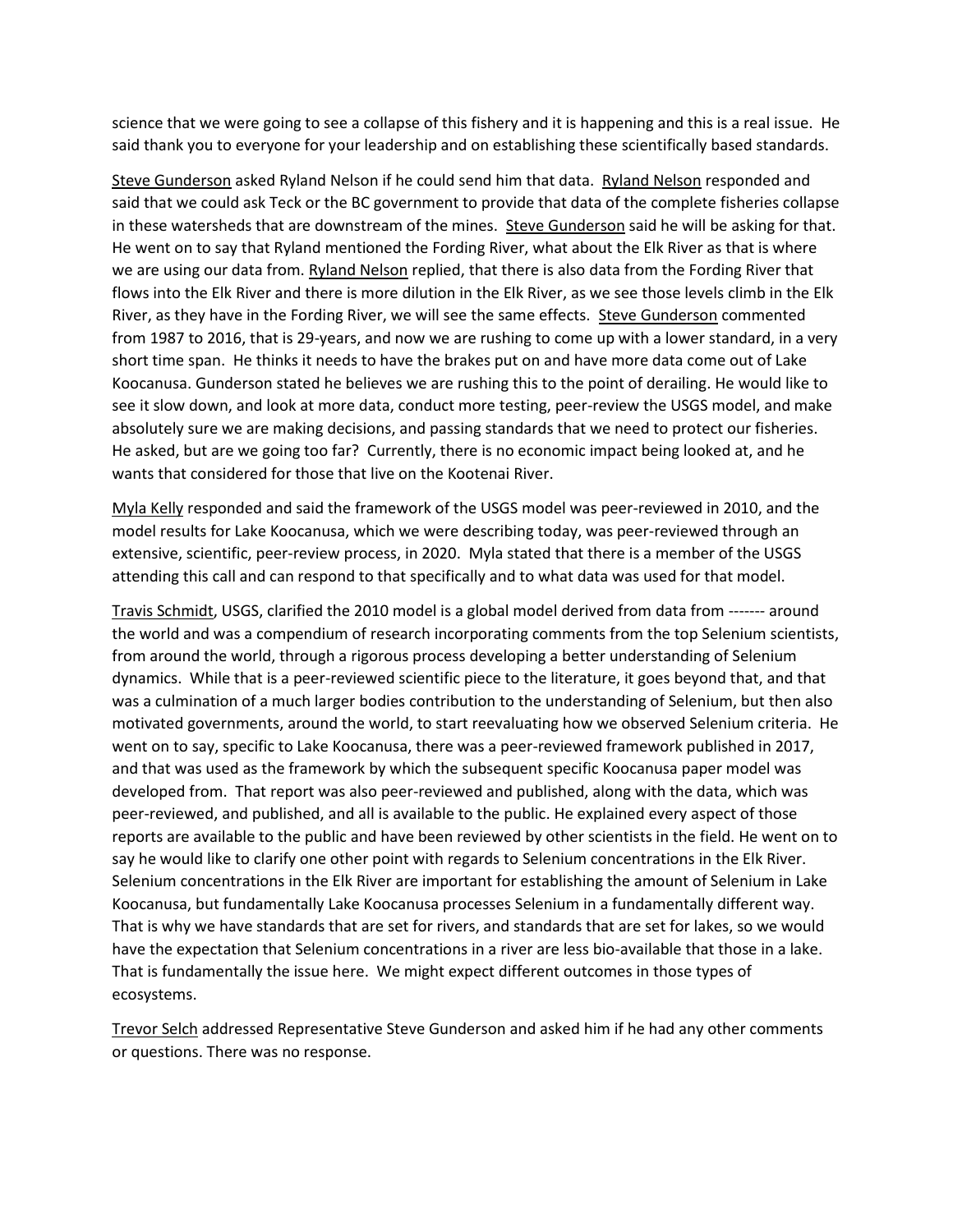Lucky Sultz, with Flathead Valley Trout Unlimited, commented, *"We are very concerned with the health of downstream protected fish populations. We support moving forward toward adoption of the proposed criteria."* 

Clayton Elliot, with Montana TU, stated, they are very much in support of moving forward. The science is clear, and he appreciates the DEQ for their leadership, as well as so many scientists who have put so much time and energy into this. He went on to say, he thinks the issue is moving forward, and stated that is the question of the day, and he wanted to reiterate MT's support for doing so. He closed by saying thank you for your time and leadership.

Scott Maloney, VP of Environment from Teck Resources. He is based in Vancouver and works very closely with the teams in the Elk Valley. Teck Resources are an international mining company and have operations in the United States, Canada and South America. As far as the mines located in the Elk Valley, a mining crisis does release naturally occurring Selenium which can make its way into the water shed, and it is present in high enough concentrations that Selenium may adversely affect aquatic health. The Koocanusa reservoir is located downstream of our mines and some of the Selenium is released. He stated, one important thing to note is that we recognize water quality challenges in the Elk Valley are related to a long history of mining in the region and we have been acting for many years to protect and preserve water quality and we are making significant progress on that. Montana Department of Environmental Quality has been involved in the water mitigation planning and implementation, and in 2013, DEQ was a member of the technical advisory committee that lead to the comprehension watershed management plan that we have in place now for the Elk Valley water quality plan. The plan was updated in 2019 to incorporate new data and modelling information, and DEQ was provided with that. The efforts of the Elk Valley water quality plan are illustrated by current treatment of 4.6 million gallons of water a day, with 12.5 million gallons scheduled to be online by 2021. By 2021, they will have increased the treatment capacity by approximately 2.5 times. Scott Maloney said it is an issue that they take extremely seriously, and they are investing a large amount of money. The Selenium levels have been trending downwards and they expect this to continue. This has been reflected in the data shared with DEQ and the monitoring research committee for the past several years. He stated they also have a robust research and development program and are partnered with Montana State University and the Montana-based environment to develop a new form of water treatment. The sedimentary rock fills are achieving complete removal of Selenium and nitrate. Maloney stated that their commitment to improving the water quality is real, and they have invested significant resources to realize this goal. For the past 5-years, they have been active participants in the Lake Koocanusa monitoring and research working group, and the Selenium subcommittee, and they have contributed data and technical input towards the crisis to develop a science-based, site-specific Selenium criterion for the reservoir. Maloney stated their comments today are very much informed by that participation, and they do hope they are useful for your consideration for the proposed Rule. He continued that they have seen a decline in Westslope Cutthroat Trout in the upper Fording and they take that extremely seriously. They have 17 subject matter experts that are working closely on the data evaluation and they are working very closely with the provincial regulators, the Canada Nation Council in working through that process. All the data and information will be made public. They are concerned that the rule may not reflect consensus from experts. Maloney turned comment over to Marko Adzic, Teck Resources to discuss water quality.

Marko Adzic, Teck Resources Environmental Engineering. H referred to slide 10 of presentation. In terms of selenium concentration, it has been increasing since the 1980s. 2013 there was an area-based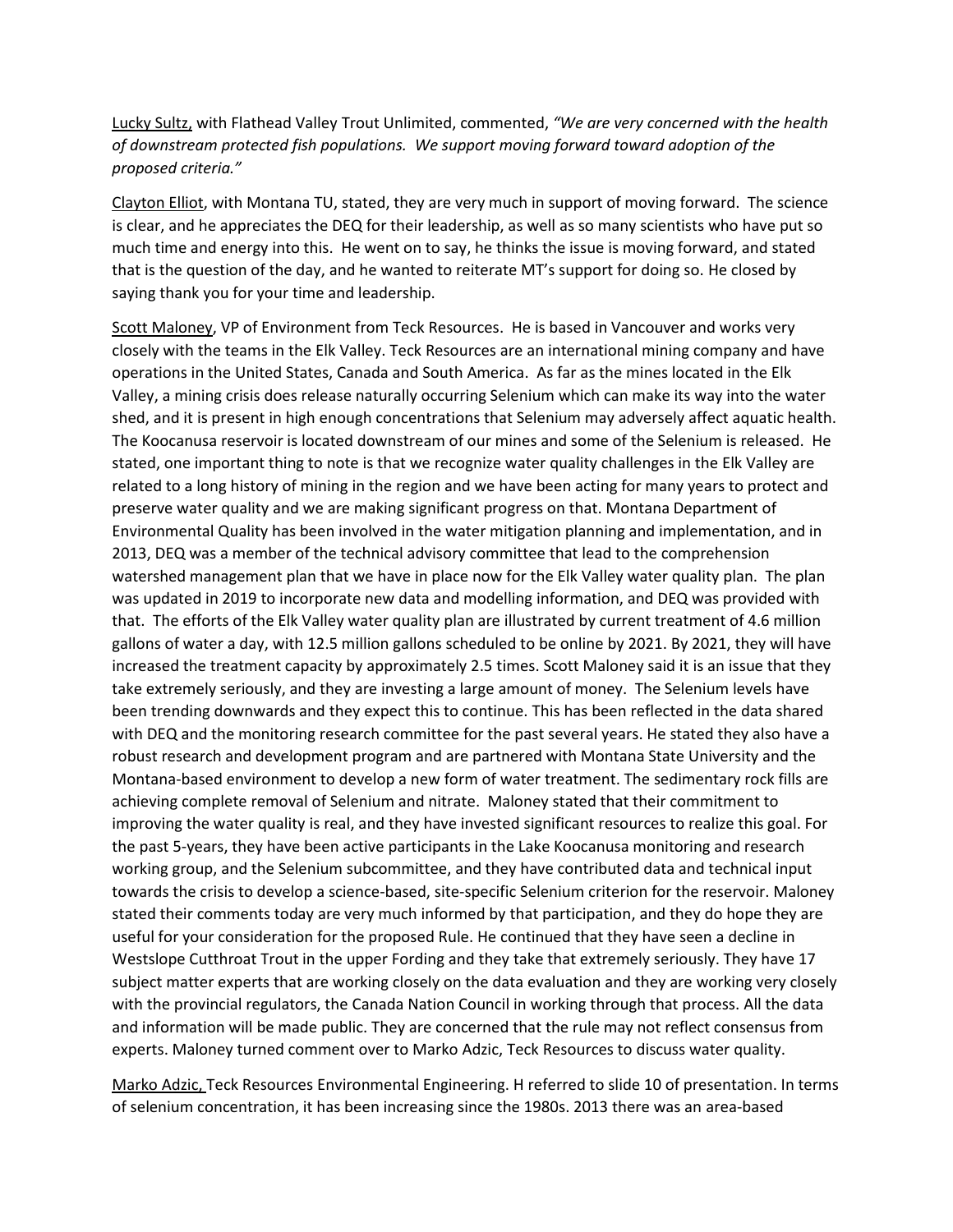management plan developed as well as an Elk River plan. The selenium concentration has flattened and stabilized since 2013. There are challenges in Elk Valley, but they are addressing them. In terms of fish tissue there may be differences in data. Adzic has issue with data identified with ovary concentrations above EPA standards. The maturity of the ovaries may cause uncertainty with the data. Those data are not egg selenium concentration but of ovary. When you take those data out of the equation the concentrations are below EPA criteria, 15.1. The exception is redside shiner. Adzic agrees with data that show concentrations above the EPA criteria. None of the muscle or whole-body tissues were exceeded.

Trevor thanked Marko and addressed his comments.

Trevor Selch. I have been an observer on the selenium subcommittee for a number of years. On the topic of egg ovaries, the subcommittee agreed that the time of year for collection was acceptable and there were no issues with the data collected.

Marko Adzic. Dr. Kevin Brick made a presentation during one of the meetings regarding the northern pike minnow. There will be a future journal article. Within that presentation he identified that there is a relationship between the gonadosomatic index (GSI) and maturity. This is true of some fish species other than the northern pike minnow.

Trevor Selch. I do remember those discussions. GSI is unique among individual species.

Mike, Landowner on Kootenai River. Large insects in the water column have disappeared below the dam since the dam was built. I have lived on the river all my life. I am seeing things on the river that Teck may not be seeing with their research. Steve Gunderson lives around here, but I don't think he fishes or understands how this river has changed over the years. When you introduce selenium into the system it has negative impact. I don't want to listen to differences due to ovary studies. This is a river of changes and (selenium) is another step in the wrong direction.

Trevor Selch. I appreciate that Mike. I am asking people to limit comments to the motion on the table.

Ian Schmidt, EPA. EPA supports the state moving forward at this time, using the existing science that was so clearly explained by Lauren, to establish site-specific selenium criteria on Lake Koocanusa and the Kootenai River. We will be reviewing any submission from Montana DEQ when it comes to EPA for consistency with the Clean Water Act and implementing regulations. The standards adoption process laid out in the Clean Water Act is designed to set protective standards based on existing science. States will review standards every three years, consider new science and submit to EPA.

Alan Gerstenecker, retired newspaper editor in Libby. I started writing about the selenium issue about 3 years ago. I was at a town hall meeting when Aaron Sexton made a presentation and I interviewed Trevor. I am concerned as a 10-year Libby resident who has been living under EPA pollution, vermiculite and asbestos poisoning. I am concerned as a member of TU and a river guide for Dave Blackburn about the conditions of the river. 18 months ago, I fished the Elk River. The trout were smaller, and I noticed the lack of full-sized gill covers. This is real. You are the scientists and biologists I can only tell you from a layman's vision that this is very serious. I support the 0.8 micrograms per liter measurement at the border and the 3.1 micrograms per liter downstream. There is a resource for the Kootenai Indians, sturgeon (I am concerned about). I think this is a fantastic thing you folks are doing. As someone who is retired, I spend 4 days a week on Koocanusa on my boat. Please for future generation take care of this wonderful resource.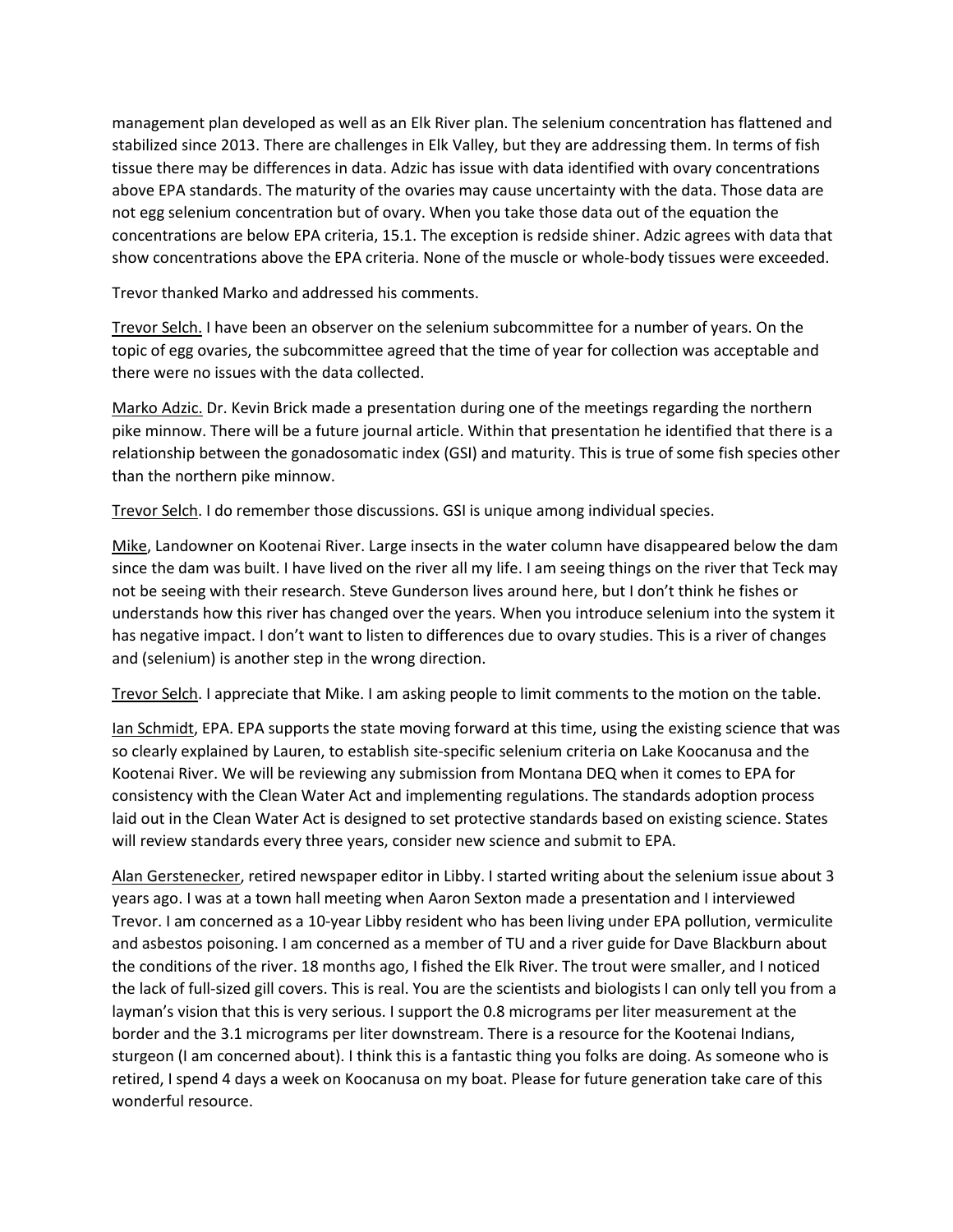Ryland Nelson, Fernie B.C. fisherman and business owner. We are seeing the collapse of our fisheries on the Elk River. Teck has not worked to reduce selenium. It is encouraging to see that this panel is moving forward using the best available science to establish limits to protect shared waters.

William Barquin, Kootenai Tribe of Idaho. Concur with CSKT comments on downstream impacts to the Kootenai River fishery that we are actively trying to restore and recover. We look forward to working with our government partners and others to continue to address water quality.

Lars Sander-Green, Friends of the Wild Side. Conservation group B.C. We have heard a lot about water treatment, and we are all hoping that Teck's treatment works out, but we have been hearing Teck's promises on this for many years. The 2014 water treatment facility has not worked out as they hoped. It is just one promise after another. What we are not seeing is a reduction. I was puzzled to hear from Teck about flattening selenium levels. It is certainly not what we are seeing in the Koocanusa Reservoir. There is a lot more mining being planned for the Elk Valley that is going to send more selenium downstream. Not only from Teck but from three other companies. We think it is really important to have a conservative standard at the border so we can take that into account in Canada. Teck is planning 12 water treatment plants over the next 20 years that will treat to 1.5, which is a far cry from the 0.8 that we are talking about here. So, we cannot rely on Teck's treatment plants to get us to that level. Teck is talking about \$72 million needed per year for water treatment. B.C. will not be able to afford this. We are concerned about the white sturgeon, an endangered species, that inhabits both sides of the border.

Trevor notes that we are receiving comments. Comments must be regarding the motion on the table that is in reference to site specific selenium criteria for Lake Koocanusa.

Josh Letcher, Lincoln County Commissioner. I am worried about the unintended consequences I understand that Teck needs to be compliant and they have been loose in their compliance so far, so we need to impose stricter restrictions. The main concern is the levels in the Elk River. Lake Koocanusa is somewhat increasing but that is because the Elk River is somewhat increasing. We are moving our target downstream when we should really move our target further upstream. I think Teck is doing a pretty good job trying to reduce that with their water treatment plants and their rock fills. What I worry about in moving it downstream is what are the unintended consequences of future development of Lincoln County. I guess we can focus on the fish and that is your task, but I can't just focus on the fish and not jobs. If we are already over the 0.8 does that eliminate any future development? If it does, we need to stay at the standard that we are already at. He mentioned the possibility of forest fires increasing selenium in the environment. Maybe we should focus on Teck and not create unintended consequences of lower standards for us downstream.

Myla Kelly in response to Josh. Our regulatory authority is just for Montana. Our purpose today is to show the data and the criteria that we are moving forward with. If you have questions about that Lauren and myself would be happy to answer your questions. Our permitting Bureau Chief, Jon Kenning may be able to address your first question about implications to your county.

Jon Kenning, DEQ Water Protection Bureau Chief. We do look at selenium in permit limits. Right now, we don't have any that have selenium permit limits. We will continue to monitor that as we go forward.

Michael Jameson, National Parks Conservation Association. I want to thank Teck for their work and processes. I hope their R and D work will result in selenium reduction. Maybe Teck will be able to meet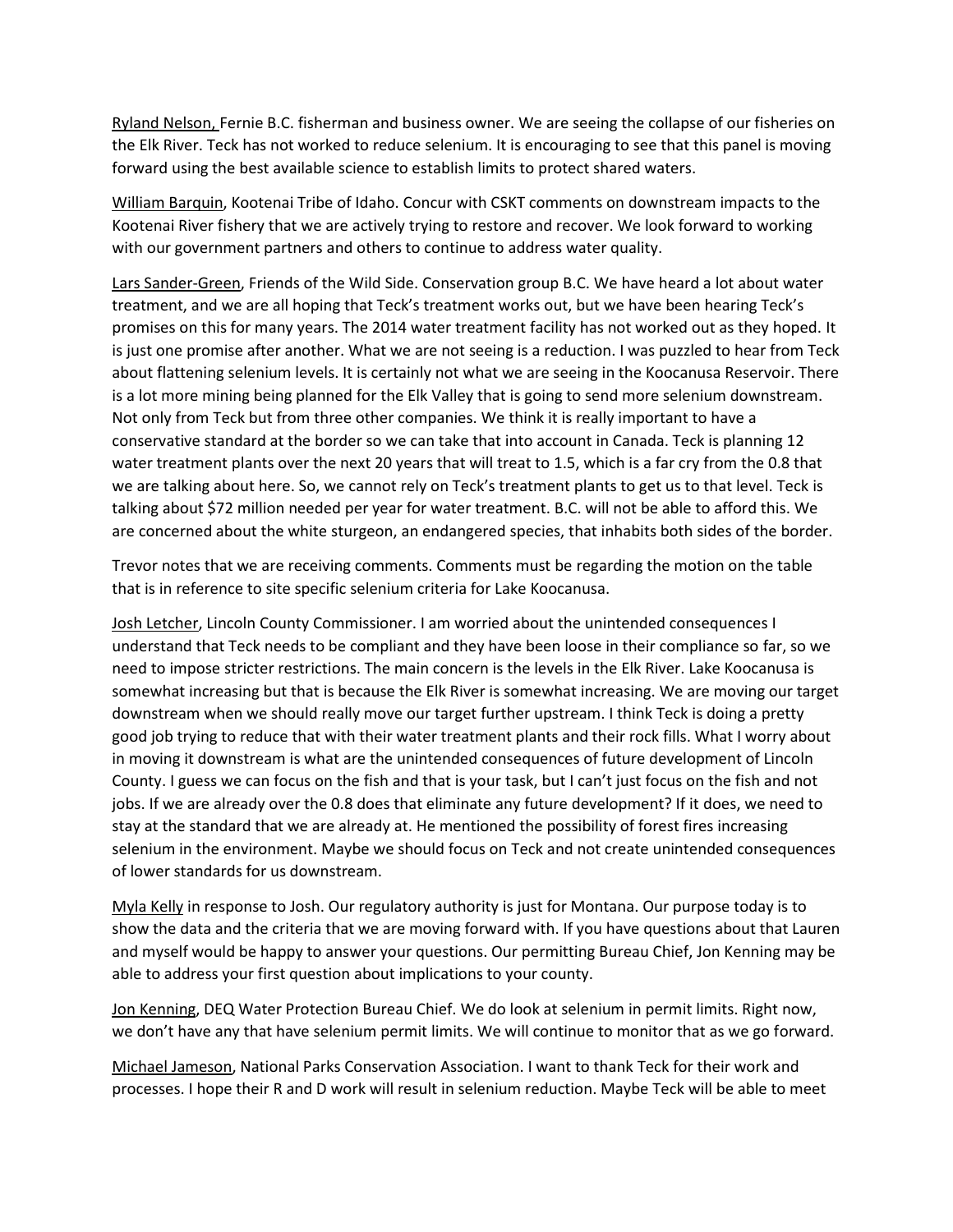the standard someday. I certainly hope so. Their success or failure in terms of technology is irrelevant to setting a protective standard. Industry injecting uncertainty into a scientific process is not new. We've been there before. Just as Teck has invested heavily in mitigating selenium, a tremendous community of scientists has also invested heavily in understanding this river system and how selenium works in this fishery. The communities, as Mr. Gunderson and Mr. Letcher both correctly pointed out, rely not just on the quality of the river and the fishery, but also the economics of the industries. Our industries in Montana will not be served by functioning as a settling pond for Canadian mines. The more protective the limit at the border the more room Montana industries will have for its own addition of pollutants. Not setting a scientific standard may open Montana up for Clean Water Act litigation. I am supportive of the 0.8 standard and Teck's commitment to R and D. This is a whole new set of rules governed by Montana to protect Montana interests as opposed to British Columbia protecting our interests for us.

Shawna Kelsey, *"I would like to echo Alan's comments. As a concerned citizen of Lincoln County, and Troy City Council person, I appreciate the effort to address this issue, reducing the Selenium levels in the Kootenai/Koocanusa and protecting the watershed into the future."*

Trevor Selch opened it to anyone else on the phone that would like to comment.

Josh Letcher, asked, if we create the standard, at 0.8 at the international border, are we allowed to enforce things on Teck, or can we only enforce within Montana? Myla Kelly responded, that our regulatory authority exists only for Montana. Josh replied, creating the lower standard is only going to be enforceable within businesses in Lincoln County and not within businesses of B.C.? Ann Schmit responded by reiterating that the boundary waters treaty is the binational tool that we have for dialogue and manage pollution coming across the border in either direction. From our perspective, having a rigorous protective standard in place is helpful in that conversation in those interactions.

Comment: While the state of Montana does not have the authority to enforce regulations internationally, our federal government certainly does, is the whole point of the boundary waters treaty and the international joint commission and other bodies of international water law. Without a standard, set by the state of Montana, the federal government does not have the power to enforce anything on Teck. With the standard, through the boundary waters treaty, the international joint commission, and international water law, we do have the power to enforce across the boundary.

Trevor Selch asked if there were any other comments from anyone on the phone. There was none. Trevor stated that there is a seconded motion on the table. Mark Fix was asked to paraphrase the motion: **"I made a motion to move this along to the Board of Environmental Review, this whole thing that has been presented."** Trevor stated that Bob Zimmerman seconded.

Trevor Selch recused himself from the vote and asked Darryl Barton to mark that he abstained from the vote. The motion was carried to move this along to the BER.

Trevor Selch opened the floor to any general public comments. There was none.

Darryl Barton commented on upcoming agenda items for the next meeting:

- Hannah Riedl will give an update on algae activity over last summer.
- Myla Kelly will provide an update on the status of the Lake Koocanusa site-specific rulemaking.